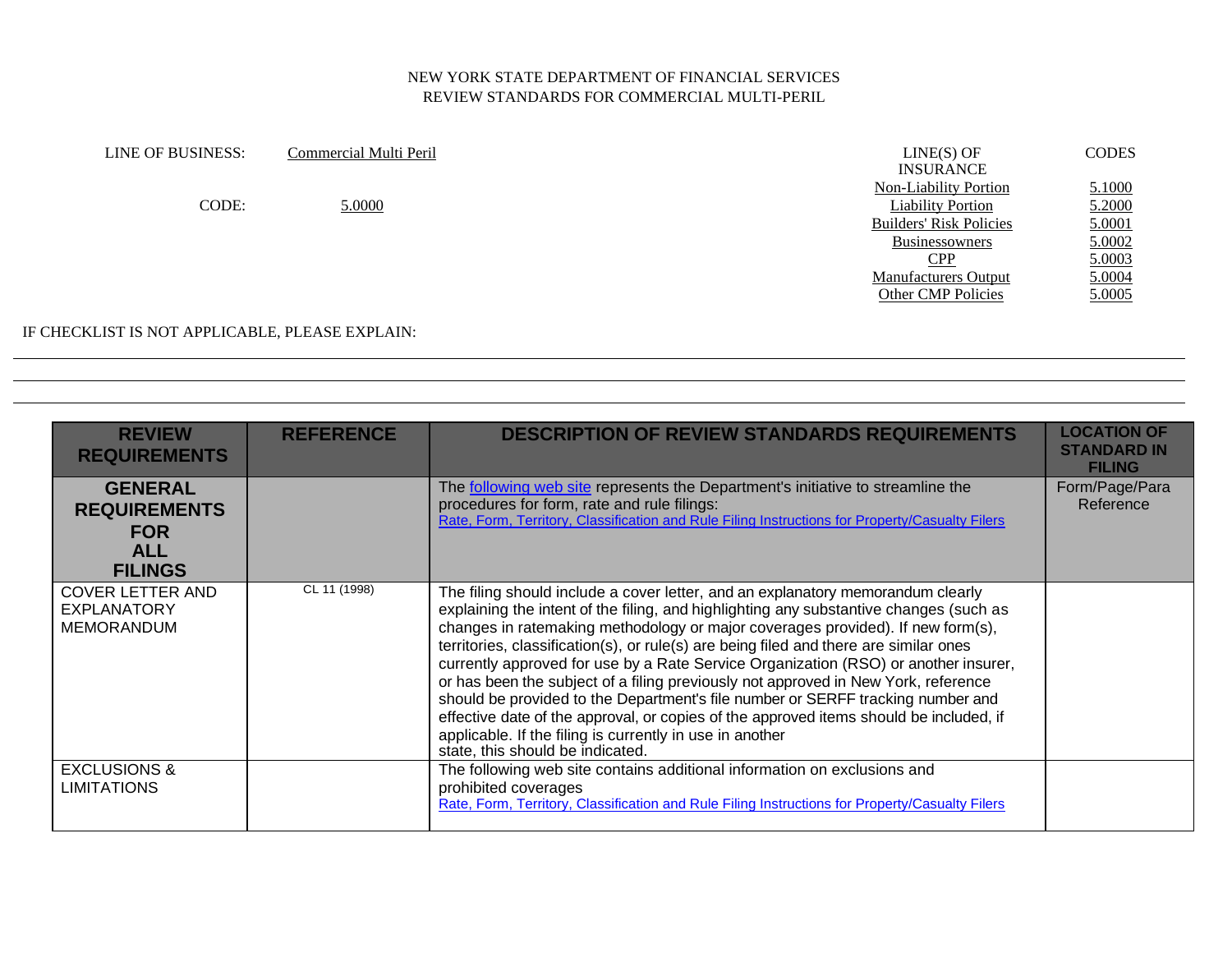| <b>REVIEW</b><br><b>REQUIREMENTS</b>                                                          | <b>REFERENCE</b>                                                   | <b>DESCRIPTION OF REVIEW STANDARDS REQUIREMENTS</b>                                                                                                                                                                                                                                                                                                                                                                                                                                                                                                                                                                                                                                                                                                                                                                                                                                                                                                                                                                                                                                                                            | <b>LOCATION OF</b><br><b>STANDARD IN</b> |
|-----------------------------------------------------------------------------------------------|--------------------------------------------------------------------|--------------------------------------------------------------------------------------------------------------------------------------------------------------------------------------------------------------------------------------------------------------------------------------------------------------------------------------------------------------------------------------------------------------------------------------------------------------------------------------------------------------------------------------------------------------------------------------------------------------------------------------------------------------------------------------------------------------------------------------------------------------------------------------------------------------------------------------------------------------------------------------------------------------------------------------------------------------------------------------------------------------------------------------------------------------------------------------------------------------------------------|------------------------------------------|
|                                                                                               |                                                                    |                                                                                                                                                                                                                                                                                                                                                                                                                                                                                                                                                                                                                                                                                                                                                                                                                                                                                                                                                                                                                                                                                                                                | <b>FILING</b>                            |
| Lead                                                                                          | \$2307(b)                                                          | May only exclude structures built prior to 1980 which have a significant potential lead<br>exposure and have not undergone lead abatement procedures. A premium reduction<br>οf<br>between 2% and 10% should be contemplated whenever the exclusion is attached to<br>a policy. Please refer to Item IX of Compliance Questionnaire No. CLL.                                                                                                                                                                                                                                                                                                                                                                                                                                                                                                                                                                                                                                                                                                                                                                                   |                                          |
| Mold                                                                                          | \$2307(b)                                                          |                                                                                                                                                                                                                                                                                                                                                                                                                                                                                                                                                                                                                                                                                                                                                                                                                                                                                                                                                                                                                                                                                                                                |                                          |
| Pollution                                                                                     | \$2307(b)                                                          | Please refer to Item VIII of Compliance Questionnaire No. CLL.                                                                                                                                                                                                                                                                                                                                                                                                                                                                                                                                                                                                                                                                                                                                                                                                                                                                                                                                                                                                                                                                 |                                          |
| Terrorism                                                                                     | CL 2 (2015)                                                        | This Circular Letter containing additional information is available at: Circular Letters.                                                                                                                                                                                                                                                                                                                                                                                                                                                                                                                                                                                                                                                                                                                                                                                                                                                                                                                                                                                                                                      |                                          |
| Tobacco                                                                                       | \$2307(b)                                                          | Such exclusion should be limited to the deleterious health effects associated with the<br>use of such products only. Please refer to Item I.O of the Commercial Liability<br>Insurance Form Filing Compliance Questionnaire, available at: Rate, Form, Territory,<br><b>Classification and Rule Filing Instructions for Property/Casualty Filers</b>                                                                                                                                                                                                                                                                                                                                                                                                                                                                                                                                                                                                                                                                                                                                                                           |                                          |
| <b>FILING SUBMISSION</b>                                                                      | §2305 & §2307<br>CL 19 (1992)<br>Supplement No 1 to<br>CL 11(1998) | Forms, territories, classifications, rating rules, rates and rating plans are subject to prior<br>approval.                                                                                                                                                                                                                                                                                                                                                                                                                                                                                                                                                                                                                                                                                                                                                                                                                                                                                                                                                                                                                    |                                          |
| Compliance<br>Questionnaires, Forms<br>and Optional "Speed<br>to Market" Filing<br>Procedures | CL 11 (1998)<br>Supplement No 3 to CL 11<br>(1998)                 | Please refer to the following web site for additional information:<br>Rate, Form, Territory, Classification and Rule Filing Instructions for Property/Casualty Filers                                                                                                                                                                                                                                                                                                                                                                                                                                                                                                                                                                                                                                                                                                                                                                                                                                                                                                                                                          |                                          |
| NO FILE OR<br><b>FILING</b><br><b>EXEMPTIONS</b>                                              | Article 63<br>11NYCRR16 (Reg. 86)                                  | An authorized insurer must obtain a "Special Risk License" prior to writing business in<br>the "Free Trade Zone". Such business shall be limited to a Special Risk defined as<br>either a Class 1 risk, Class 2 risk as enumerated in the list contained in Regulation 86,<br>or a Class 3 risk.<br>Although filing is not required for a Class 1 risk or a Class 2 risk, rates and policy<br>forms applied to special risks must still satisfy governing standards set forth in the<br>Insurance Law and regulations. If it is a class 3 risk then the company is required to<br>file for information only any form that has not been previously filed with the<br>Superintendent within three business days after the first delivery of a policy using<br>such form, but no later than 60 calendar days after the inception date of such policy. It<br>should be noted that any policy form that an insurer previously filed with the<br>Superintendent and that the Superintendent disapproved or rejected<br>or that the insurer withdrew will not be considered to have been previously filed with the<br>Superintendent. |                                          |
| <b>PROHIBITED</b><br><b>COVERAGES</b>                                                         |                                                                    | While the Department does not have an exhaustive list, some examples of prohibited<br>coverages include punitive damages and corporal punishment. Please refer to the<br>following web site for additional information:<br>Rate, Form, Territory, Classification and Rule Filing Instructions for Property/Casualty Filers.                                                                                                                                                                                                                                                                                                                                                                                                                                                                                                                                                                                                                                                                                                                                                                                                    |                                          |
| Assault and Battery                                                                           | \$2307(b)                                                          | Coverage for Assault and Battery is prohibited except for defense of person or property.<br>Please refer to Item I.A.1.c of the Commercial Liability Insurance Form Filing<br>Compliance Questionnaire, available at: Rate, Form, Territory, Classification and Rule<br>Filing Instructions for Property/Casualty Filers.                                                                                                                                                                                                                                                                                                                                                                                                                                                                                                                                                                                                                                                                                                                                                                                                      |                                          |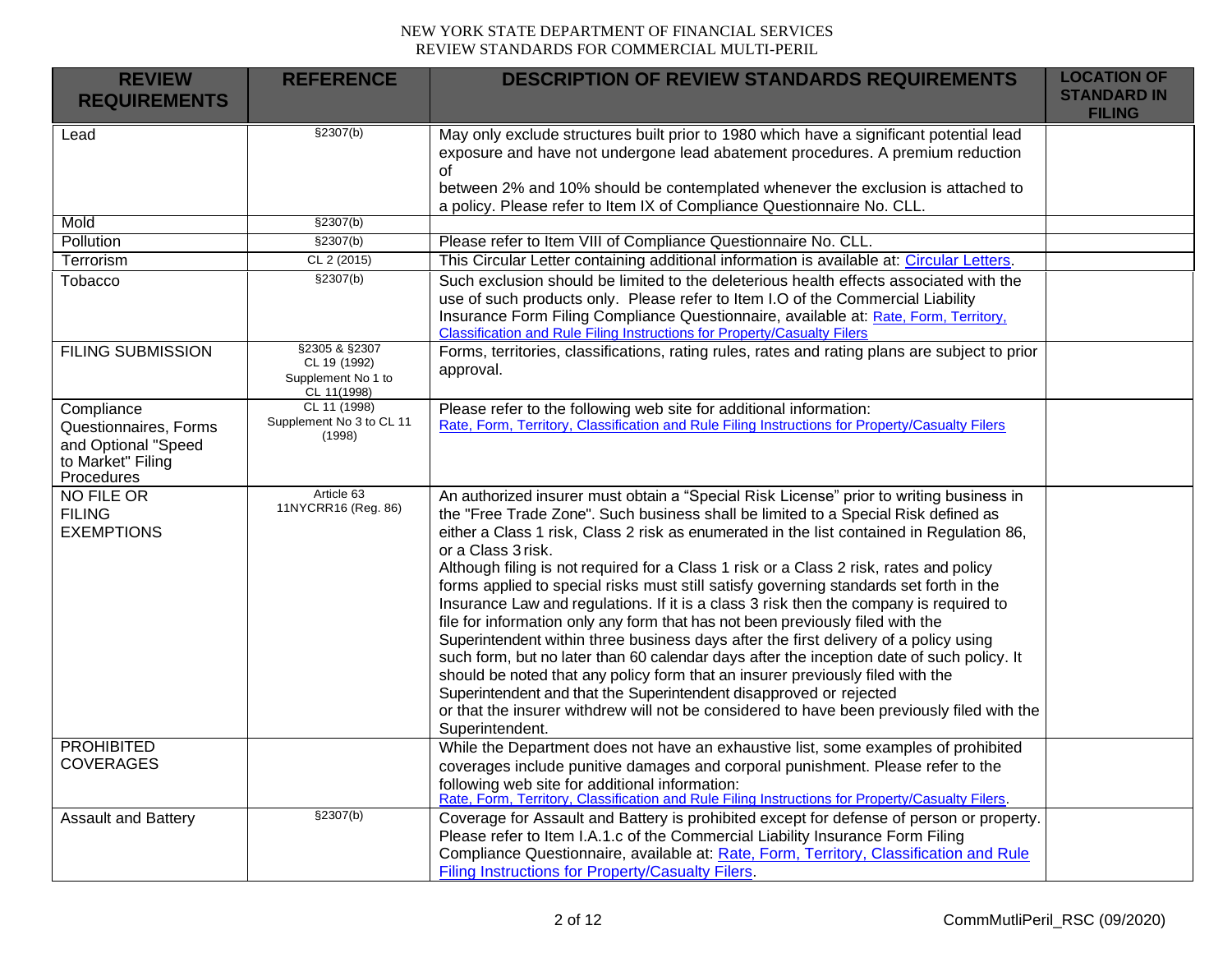| <b>REVIEW</b><br><b>REQUIREMENTS</b>      | <b>REFERENCE</b>                  | <b>DESCRIPTION OF REVIEW STANDARDS REQUIREMENTS</b>                                                                                                                                                                                                                                                                                                                                                                                                                                                                                                                                                                                                                                                                                                                                                                                         | <b>LOCATION OF</b><br><b>STANDARD IN</b><br><b>FILING</b> |
|-------------------------------------------|-----------------------------------|---------------------------------------------------------------------------------------------------------------------------------------------------------------------------------------------------------------------------------------------------------------------------------------------------------------------------------------------------------------------------------------------------------------------------------------------------------------------------------------------------------------------------------------------------------------------------------------------------------------------------------------------------------------------------------------------------------------------------------------------------------------------------------------------------------------------------------------------|-----------------------------------------------------------|
| <b>Discrimination</b>                     | CL 6 (1994)                       | Coverage for discrimination may only be provided on vicarious basis or for disparate<br>impact.                                                                                                                                                                                                                                                                                                                                                                                                                                                                                                                                                                                                                                                                                                                                             |                                                           |
| <b>Indemnification Policy</b>             | §3420                             | Is not permitted. Liability coverage must be provided on a pay on behalf basis. Please<br>refer to Item I.B.1 of the Commercial Liability Insurance Form Filing Compliance<br>Questionnaire, available at: Rate, Form, Territory, Classificationand Rule Filing<br>Instructions for Property/Casualty Filers.                                                                                                                                                                                                                                                                                                                                                                                                                                                                                                                               |                                                           |
| <b>Intentional Acts</b>                   | \$2307(b)                         | May only be provided on vicarious basis or for disparate impact. Please refer to Item<br>I.A.1.b of the Commercial Liability Insurance Form Filing Compliance Questionnaire,<br>available at:<br>Rate, Form, Territory, Classification and Rule Filing Instructions for Property/Casualty Filers.                                                                                                                                                                                                                                                                                                                                                                                                                                                                                                                                           |                                                           |
| <b>Punitive or Exemplary</b><br>Damages   | CL 6 (1994)                       | Coverage for Punitive or Exemplary Damages is not permitted. Please refer to Item<br>I.A.1.a of the Commercial Liability Insurance Form Filing Compliance Questionnaire,<br>available at:<br>Rate, Form, Territory, Classification and Rule Filing Instructions for Property/Casualty Filers.                                                                                                                                                                                                                                                                                                                                                                                                                                                                                                                                               |                                                           |
| <b>Sexual Harassment</b><br>Coverage      | \$2307(b)                         | Coverage should not be provided to any person who allegedly or actually: i) participates<br>in, ii) directs; or iii) knowingly allows any act of sexual misconduct.                                                                                                                                                                                                                                                                                                                                                                                                                                                                                                                                                                                                                                                                         |                                                           |
| SIDE BY SIDE<br><b>COMPARISON</b>         | CL 11 (1998)                      | If the filing is a revision to existing form(s), territories, classification(s) or rule(s); Except<br>for simple, non-substantive changes, a side-by-side comparison of the form(s) or<br>rule(s) being proposed and those currently in use in New York, with all changes clearly<br>marked and explained in the company's cover letter or memorandum must be<br>included. Revisions to classifications and territories should include a comparison<br>between those currently on file (in New York) and those proposed, including relevant<br>statistical data (experience) and any rate or rate relativity effect. There should be a<br>reference to the Department's previous file number and/or a copy of the approval letter<br>in which the current form(s), territories, classification(s) or rule(s) were<br>approved/acknowledged. |                                                           |
| <b>FORMS: POLICY</b><br><b>PROVISIONS</b> |                                   | The Commercial Lines Property Insurance Form Filing Compliance Questionnaire<br>contains detailed information for making a commercial liability filing including required<br>policy provisions, exclusions, prohibited coverages, and standard language, available<br>at:<br>Rate, Form, Territory, Classification and Rule Filing Instructions for Property/Casualty Filers.                                                                                                                                                                                                                                                                                                                                                                                                                                                               | Form/Page/Para<br>Reference                               |
| <b>APPLICATIONS</b>                       |                                   |                                                                                                                                                                                                                                                                                                                                                                                                                                                                                                                                                                                                                                                                                                                                                                                                                                             |                                                           |
| Filing exemption                          | \$2307(b)                         | Applications which do not become part of the policy are exempt from filing<br>requirements                                                                                                                                                                                                                                                                                                                                                                                                                                                                                                                                                                                                                                                                                                                                                  |                                                           |
| <b>Fraud Warning</b><br><b>Statement</b>  | \$403(d)<br>11NYCRR86.4 (Reg. 95) | All applications must contain the prescribed fraud warning statement, which must be<br>incorporated immediately above the applicant's signature.                                                                                                                                                                                                                                                                                                                                                                                                                                                                                                                                                                                                                                                                                            |                                                           |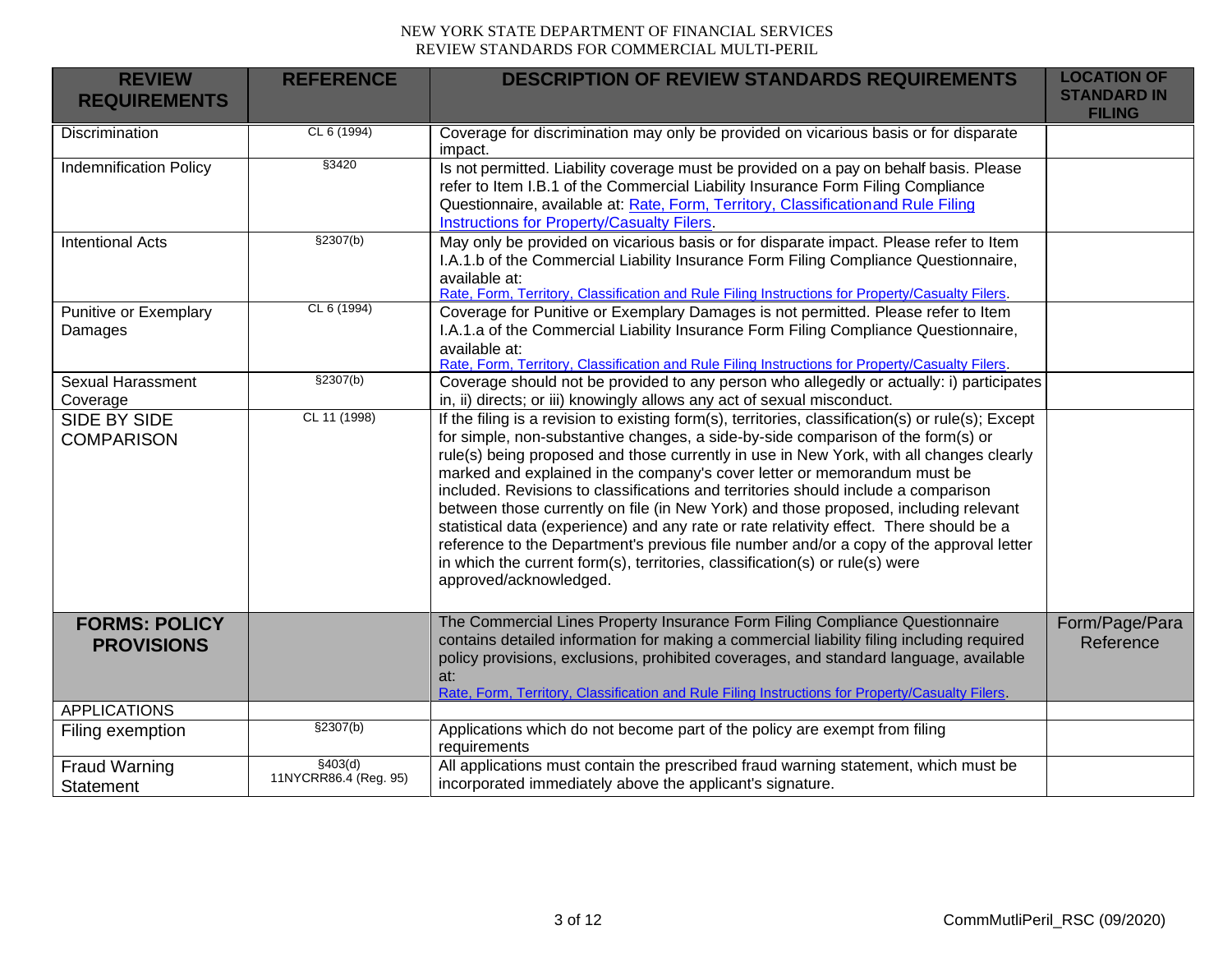| <b>REVIEW</b><br><b>REQUIREMENTS</b>                         | <b>REFERENCE</b>                                                             | <b>DESCRIPTION OF REVIEW STANDARDS REQUIREMENTS</b>                                                                                                                                                                                                                                                                                                                                                                                                                                                                                                                                                                                                                                                                                                   | <b>LOCATION OF</b><br><b>STANDARD IN</b><br><b>FILING</b> |
|--------------------------------------------------------------|------------------------------------------------------------------------------|-------------------------------------------------------------------------------------------------------------------------------------------------------------------------------------------------------------------------------------------------------------------------------------------------------------------------------------------------------------------------------------------------------------------------------------------------------------------------------------------------------------------------------------------------------------------------------------------------------------------------------------------------------------------------------------------------------------------------------------------------------|-----------------------------------------------------------|
| Claims-Made Disclosure<br><b>Notice</b>                      | 11NYCRR 73.7(a)<br>(Reg. 121)                                                | If a policy is a claims-made policy, the application must comply with the disclosure<br>requirements listed in Item II.a of the Claims Made Policies Form Filing Compliance<br>Questionnaire, available at: Rate, Form, Territory, Classification and Rule Filing<br><b>Instructions for Property/Casualty Filers.</b>                                                                                                                                                                                                                                                                                                                                                                                                                                |                                                           |
| Defense-within-limit<br><b>Disclosure</b>                    | 11NYCRR 71.5(a)<br>(Reg. 107)                                                | If a policy is a defense within limits policy, the application must comply with the<br>disclosure requirements listed in Item I.C of Defense Within Limits Form Filing<br>Compliance Questionnaire, available at:<br>Rate, Form, Territory, Classification and Rule Filing Instructions for Property/Casualty Filers.                                                                                                                                                                                                                                                                                                                                                                                                                                 |                                                           |
| <b>ARBITRATION</b><br><b>BANKRUPTCY</b><br><b>PROVISIONS</b> |                                                                              | Arbitration of disputes between an insured and the insurer may not be required.                                                                                                                                                                                                                                                                                                                                                                                                                                                                                                                                                                                                                                                                       |                                                           |
| Insolvency or bankruptcy<br>clause                           | \$3420(a)(1)                                                                 | A policy must contain a statement indicating that the insolvency or bankruptcy of the<br>insured or the insured's estate does not relieve the obligations of the insurer. Please<br>refer to Item I.B.2 of the Commercial Liability Insurance Form Filing Compliance<br>Questionnaire, available at: Rate, Form, Territory, Classification and Rule Filing<br><b>Instructions for Property/Casualty Filers.</b>                                                                                                                                                                                                                                                                                                                                       |                                                           |
| <b>BLANK</b><br><b>ENDORSEMENTS</b>                          |                                                                              | Not permitted since a blank endorsement may change policy provisions without the<br>proper approval by this Department. An exception may be made for a blank form if its<br>usage is apparent based on the title/language of the form itself (such as a change in<br>address form). Forms containing check boxes with a space for language to be added<br>are considered blank endorsements and are subject to these rules. Please refer to<br>Item I.L of the Commercial Liability Insurance Form Filing Compliance Questionnaire<br>and Item I.g of the Commercial Lines Property Form Filing Compliance Questionnaire,<br>available at: Rate, Form, Territory, Classification and Rule Filing Instructions for<br><b>Property/Casualty Filers.</b> |                                                           |
| <b>CANCELLATION &amp; NON-</b><br><b>RENEWAL</b>             | \$3426<br>CL 14 (1986)<br>CL 11 (1989)<br>Supplement No 1 to CL 11<br>(1989) | The Cancellation & Nonrenewal provisions apply to all commercial risk policies<br>including policies issued or issued for delivery in New York covering risks with multi-<br>state locations where the insured is principally headquartered in New York or the policy<br>provides that New York Law will govern. Please refer to the Commercial Lines<br>Cancellation and Nonrenewal Form Filing Compliance Questionnaire for detailed<br>cancellation and nonrenewal requirements, available at:<br>Rate, Form, Territory, Classification and Rule Filing Instructions for Property/Casualty Filers.                                                                                                                                                 |                                                           |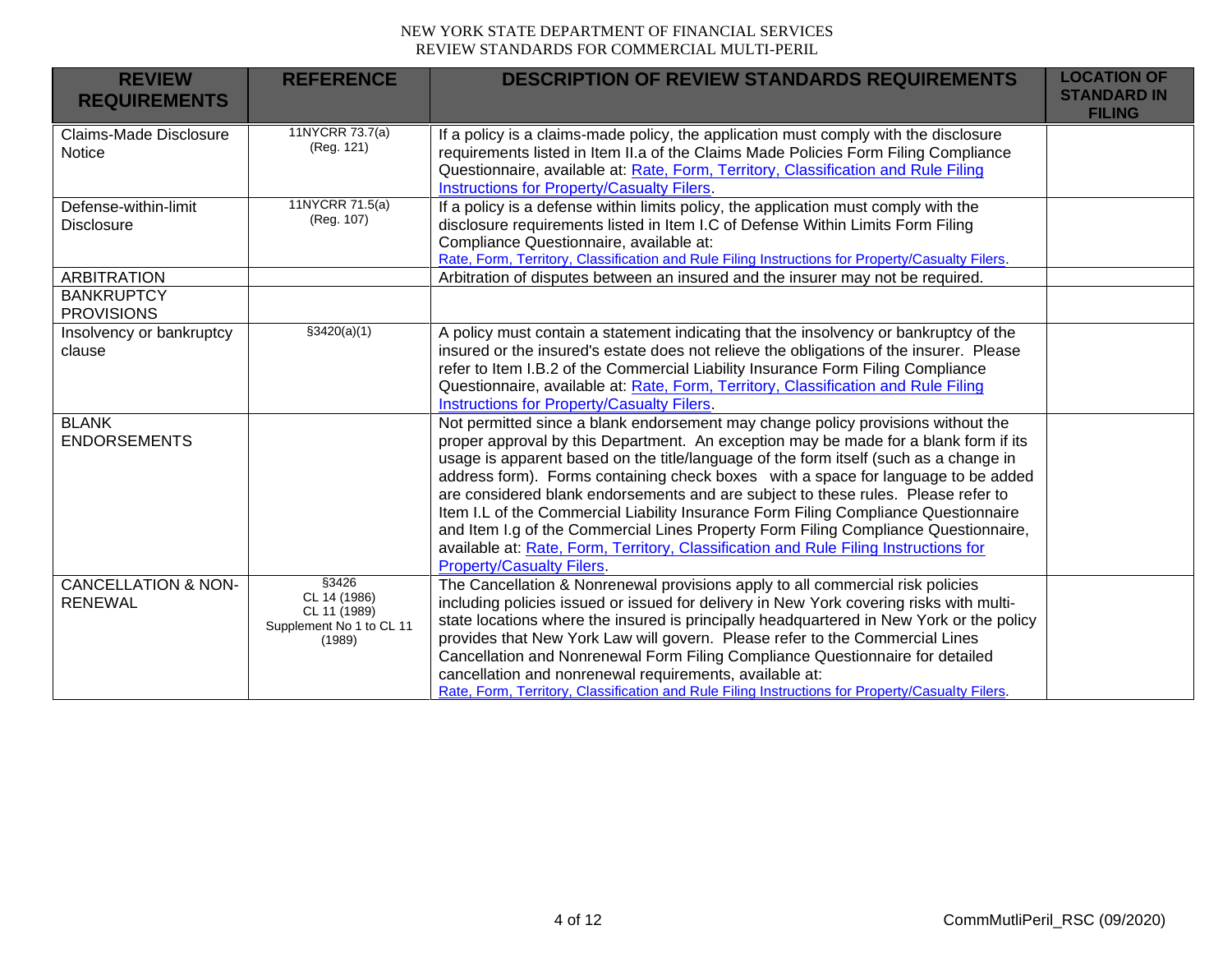| <b>REVIEW</b><br><b>REQUIREMENTS</b>    | <b>REFERENCE</b>                     | <b>DESCRIPTION OF REVIEW STANDARDS REQUIREMENTS</b>                                                                                                                                                                                                                                                                                                                                                                                                                                                                                                                                                                                                                                                   | <b>LOCATION OF</b><br><b>STANDARD IN</b><br><b>FILING</b> |
|-----------------------------------------|--------------------------------------|-------------------------------------------------------------------------------------------------------------------------------------------------------------------------------------------------------------------------------------------------------------------------------------------------------------------------------------------------------------------------------------------------------------------------------------------------------------------------------------------------------------------------------------------------------------------------------------------------------------------------------------------------------------------------------------------------------|-----------------------------------------------------------|
| Notice of Cancellation                  | $\S3426(b)$ , (c), (h)(2), (g) & (l) | The cancellation provisions must comply with the statutory requirements for the<br>content of the notice (including loss information), proof of notice, special provisions,<br>and time frame for giving notice. Any notice which fails to include a provision required<br>by Section 3426 shall not be an effective notice of cancellation. Notice must be<br>mailed/delivered to the first name insured and to the insured's authorized agent or<br>broker. Please refer to Item I.A of the Commercial Lines Cancellation and Nonrenewal<br>Form Filing Compliance Questionnaire, available at:<br>Rate, Form, Territory, Classification and Rule Filing Instructions for Property/Casualty Filers. |                                                           |
| Notice of Non Renewal                   | $§3426(e), (g), (h)(2)$ & (I)        | The nonrenewal provisions must comply with the statutory requirements for the content<br>of the notice (including loss information), proof of notice, special provisions, and time<br>frame for giving notice. Any notice which fails to include a provision required by<br>Section 3426 shall not be an effective notice of nonrenewal. Notice must be<br>mailed/delivered to the first name insured and to the insured's authorized agent or<br>broker. Please refer to Item I.B of the Commercial Lines Cancellation and Nonrenewal<br>Form Filing Compliance Questionnaire, available at:<br>Rate, Form, Territory, Classification and Rule Filing Instructions for Property/Casualty Filers.     |                                                           |
| <b>Required Policy Period</b>           | $$3426(a)(2)$ & (d)(2)               | A required policy period means a period of one year from the date as of which a<br>covered policy is renewed or first issued. A policy issued for less than one year must<br>be in compliance with statutory reasons outlined in §3426(d)(2). Please refer to Item II<br>of the Commercial Lines Cancellation and Nonrenewal Form Filing Compliance<br>Questionnaire, available at: Rate, Form, Territory, Classification and Rule Filing<br>Instructions for Property/Casualty Filers.                                                                                                                                                                                                               |                                                           |
| Permissible Reasons for<br>Cancellation | $$3426(b), (c)$ & (h)                | A policy may be cancelled for any valid underwriting reason during the first 60 days a<br>policy is in force. After the first 60 days, reasons for cancellation are limited to<br>statutory references. Please refer to Item I.A. 2 of the Commercial Lines Cancellation<br>and Nonrenewal Form Filing Compliance Questionnaire, available at: Rate, Form,<br>Territory, Classification and Rule Filing Instructions for Property/Casualty Filers.                                                                                                                                                                                                                                                    |                                                           |
| Permissible Reasons for<br>Non Renewal  | §3426(e) & (h)                       | A valid underwriting reason must be specifically listed in notice. Please refer to the<br>Commercial Lines Cancellation and Nonrenewal Form Filing Compliance<br>Questionnaire, available at: Rate, Form, Territory, Classification and Rule Filing<br>Instructions for Property/Casualty Filers.                                                                                                                                                                                                                                                                                                                                                                                                     |                                                           |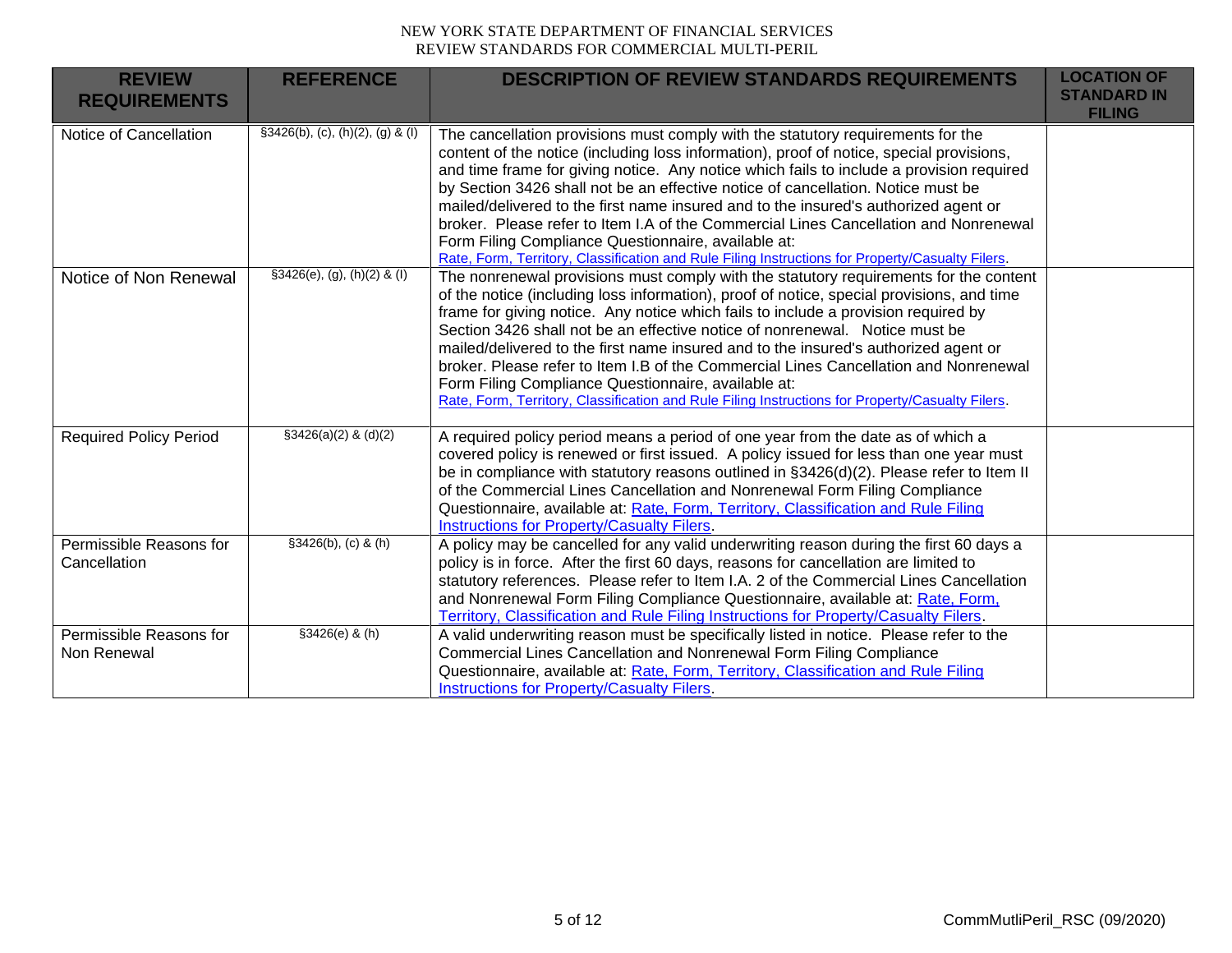| <b>REVIEW</b><br><b>REQUIREMENTS</b> | <b>REFERENCE</b>                  | <b>DESCRIPTION OF REVIEW STANDARDS REQUIREMENTS</b>                                                                                                                                                                                                                                                                                                                                                                                                                                                                                                                                                                                                                                                                                           | <b>LOCATION OF</b><br><b>STANDARD IN</b><br><b>FILING</b> |
|--------------------------------------|-----------------------------------|-----------------------------------------------------------------------------------------------------------------------------------------------------------------------------------------------------------------------------------------------------------------------------------------------------------------------------------------------------------------------------------------------------------------------------------------------------------------------------------------------------------------------------------------------------------------------------------------------------------------------------------------------------------------------------------------------------------------------------------------------|-----------------------------------------------------------|
| <b>Conditional Renewal</b>           | \$3426(e)(1)(B)                   | A conditional renewal notice is required for any change in the policy less favorable to<br>the policyholder. Such notice must contain the specific reason or reasons for<br>conditional renewal and must comply with the statutory requirements for the content of<br>the notice (including loss information), proof of notice, special provisions, and time<br>frame for giving notice. Please refer to Item I.B.2 and I.B.3 of the Commercial Lines<br>Cancellation and Nonrenewal Form Filing Compliance Questionnaire, available at:<br>Rate, Form, Territory, Classification and Rule Filing Instructions for Property/Casualty Filers.                                                                                                  |                                                           |
| Policy Extension                     | \$3426(e)(6)                      | Aggregate Limit for expiring policy is increased in proportion to any policy extension as<br>a result of late notice. Please refer to Item II. 2 of the Commercial Lines Cancellation<br>and Nonrenewal Form Filing Compliance Questionnaire, available at: Rate, Form,<br>Territory, Classification and Rule Filing Instructions for Property/Casualty Filers.                                                                                                                                                                                                                                                                                                                                                                               |                                                           |
| Suspension                           | Line 28 of §3404(e)<br>\$3426(m)  | A suspension of coverage shall not be considered a cancellation of coverage.<br>However, the suspension provision may not be more restrictive than that of the<br>standard fire policy provisions.                                                                                                                                                                                                                                                                                                                                                                                                                                                                                                                                            |                                                           |
| <b>CLAIMS MADE</b>                   | \$2307(b)<br>11NYCRR73 (Reg. 121) | The Claims-Made Policies Form Filing Compliance Questionnaire contains detailed<br>information for making a Claims Made filing, available at:<br>Rate, Form, Territory, Classification and Rule Filing Instructions for Property/Casualty Filers.                                                                                                                                                                                                                                                                                                                                                                                                                                                                                             |                                                           |
| <b>DEFENSE</b>                       |                                   |                                                                                                                                                                                                                                                                                                                                                                                                                                                                                                                                                                                                                                                                                                                                               |                                                           |
| Duty to Defend                       |                                   | The insurer has the duty to defend all claims to which the policy applies. A defense<br>must be provided even if allegations are groundless, false or fraudulent. A complete<br>defense must be provided for a claim, which involves both covered and uncovered<br>allegations, and no allocation of defense costs is permitted. Additionally, provision<br>must be made for the orderly transfer of defense duties when the limit of liability is<br>used up in the payment of judgments or settlements. Please refer to Item I.C of the<br>Commercial Liability Insurance Form Filing Compliance Questionnaire, available at:<br>Rate, Form, Territory, Classification and Rule Filing Instructions for<br><b>Property/Casualty Filers.</b> |                                                           |
| Defense-Within-Limits                | 11NYCRR 71 (Reg. 107)             | Please refer to the Defense Within Limits Compliance Questionnaire for the minimum<br>provisions, disclosure requirements, and limitations of coverage, available at: Rate,<br>Form, Territory, Classification and Rule Filing Instructions for Property/Casualty<br>Filers.                                                                                                                                                                                                                                                                                                                                                                                                                                                                  |                                                           |
| <b>DEFINITIONS</b>                   |                                   |                                                                                                                                                                                                                                                                                                                                                                                                                                                                                                                                                                                                                                                                                                                                               |                                                           |
| <b>Bodily Injury</b>                 |                                   | If the policy covers Bodily Injury, and that definition does not include mental anguish<br>that results from a wrongful act, some form of rate relief must be given. Please refer<br>to Item I.E of the Commercial Liability Insurance Form Filing Compliance<br>Questionnaire, available at: Rate, Form, Territory, Classification and Rule Filing<br><b>Instructions for Property/Casualty Filers.</b>                                                                                                                                                                                                                                                                                                                                      |                                                           |
| Loading & Unloading                  | \$2307(b)                         | The term "Loading & Unloading" must remain undefined. Please refer to Item I.J of the<br>Commercial Liability Insurance Form Filing Compliance Questionnaire, available at:<br>Rate, Form, Territory, Classification and Rule Filing Instructions for Property/Casualty<br>Filers.                                                                                                                                                                                                                                                                                                                                                                                                                                                            |                                                           |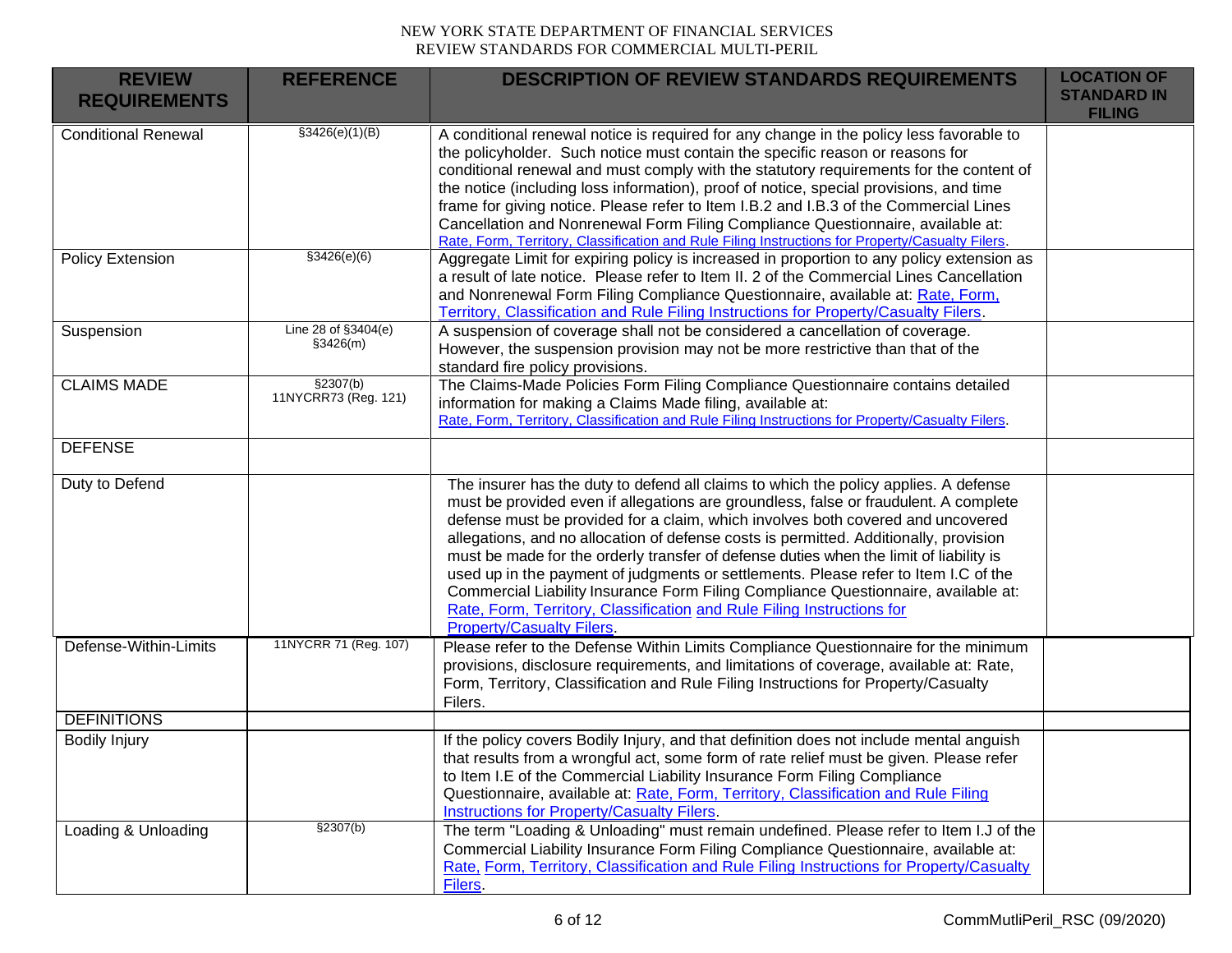| <b>REVIEW</b><br><b>REQUIREMENTS</b> | <b>REFERENCE</b>                                        | <b>DESCRIPTION OF REVIEW STANDARDS REQUIREMENTS</b>                                                                                                                                                                                                                                                                                                                                                                                                                                                                                                                                                                                                                          | <b>LOCATION OF</b><br><b>STANDARD IN</b><br><b>FILING</b> |
|--------------------------------------|---------------------------------------------------------|------------------------------------------------------------------------------------------------------------------------------------------------------------------------------------------------------------------------------------------------------------------------------------------------------------------------------------------------------------------------------------------------------------------------------------------------------------------------------------------------------------------------------------------------------------------------------------------------------------------------------------------------------------------------------|-----------------------------------------------------------|
| Personal Injury                      | \$1113(a)(13)                                           | If the policy provides coverage for Personal Injury, such policy must include the<br>provisions of §1113(a)(13). Please refer to Item I.d of the Commercial Liability<br>Insurance Form Filing Compliance Questionnaire, available at: Rate, Form, Territory,<br><b>Classification and Rule Filing Instructions for Property/Casualty Filers.</b>                                                                                                                                                                                                                                                                                                                            |                                                           |
| <b>EXCESS COVERAGE</b>               |                                                         | 1) If the self-insured retention is \$10,000 or greater, the consent of the insured to<br>settle a claim is required for claims falling within the self-insured retention; 2) the<br>insured should have the right to select counsel for claims within the self-insured<br>retention; 3) the company cannot require an insured to contract with a particular<br>claims adjustment service; 4) For the above items, endorsements must be attached<br>to the policy indicating the policyholder understands and consents to the<br>requirements.                                                                                                                               |                                                           |
| <b>FORMS</b><br><b>MISCELLANEOUS</b> |                                                         |                                                                                                                                                                                                                                                                                                                                                                                                                                                                                                                                                                                                                                                                              |                                                           |
| Numbered Forms                       | §2307(b)                                                | All policy forms and endorsements filed with the Department must include an<br>identification number. Please refer to Item I.M of the Commercial Liability Insurance<br>Form Filing Compliance Questionnaire and Item I.h of the Commercial Lines Property<br>Form Filing Compliance Questionnaire, available at: Rate, Form, Territory,<br>Classification and Rule Filing Instructions for Property/Casualty Filers.                                                                                                                                                                                                                                                        |                                                           |
| <b>Unlicensed Companies</b>          | §2307(b)                                                | All policy forms and endorsements filed with the Department may only include the<br>names of insurers licensed in the State of New York. Please refer to Item I.K of the<br>Commercial Liability Insurance Form Filing Compliance Questionnaire and Item I.f of<br>the Commercial Lines Property Form Filing Compliance Questionnaire, available at:<br>Rate, Form, Territory, Classification and Rule Filing Instructions for Property/Casualty Filers.                                                                                                                                                                                                                     |                                                           |
| <b>FICTITIOUS GROUPS</b>             | §3435 11NYCRR301<br>(Reg. 134)<br>11NYCRR153 (Reg. 135) | The provisions of §3435 and Regulations 134 and 135 do not permit fictitious<br>groups. The issuance of group property & casualty insurance is limited to either<br>not-for-profit or municipality insureds, or purchasing groups formed under the<br>Federal Liability Risk Retention Act of 1986 or quasi-group policies through a<br>mass merchandising, safety group or similar program, in connection with State law<br>or a Federal purchasing group. Please refer Item II of the Commercial Lines<br>Property Form Filing Compliance Questionnaire, available at: Rate, Form,<br>Territory, Classification and Rule Filing Instructions for Property/Casualty Filers. |                                                           |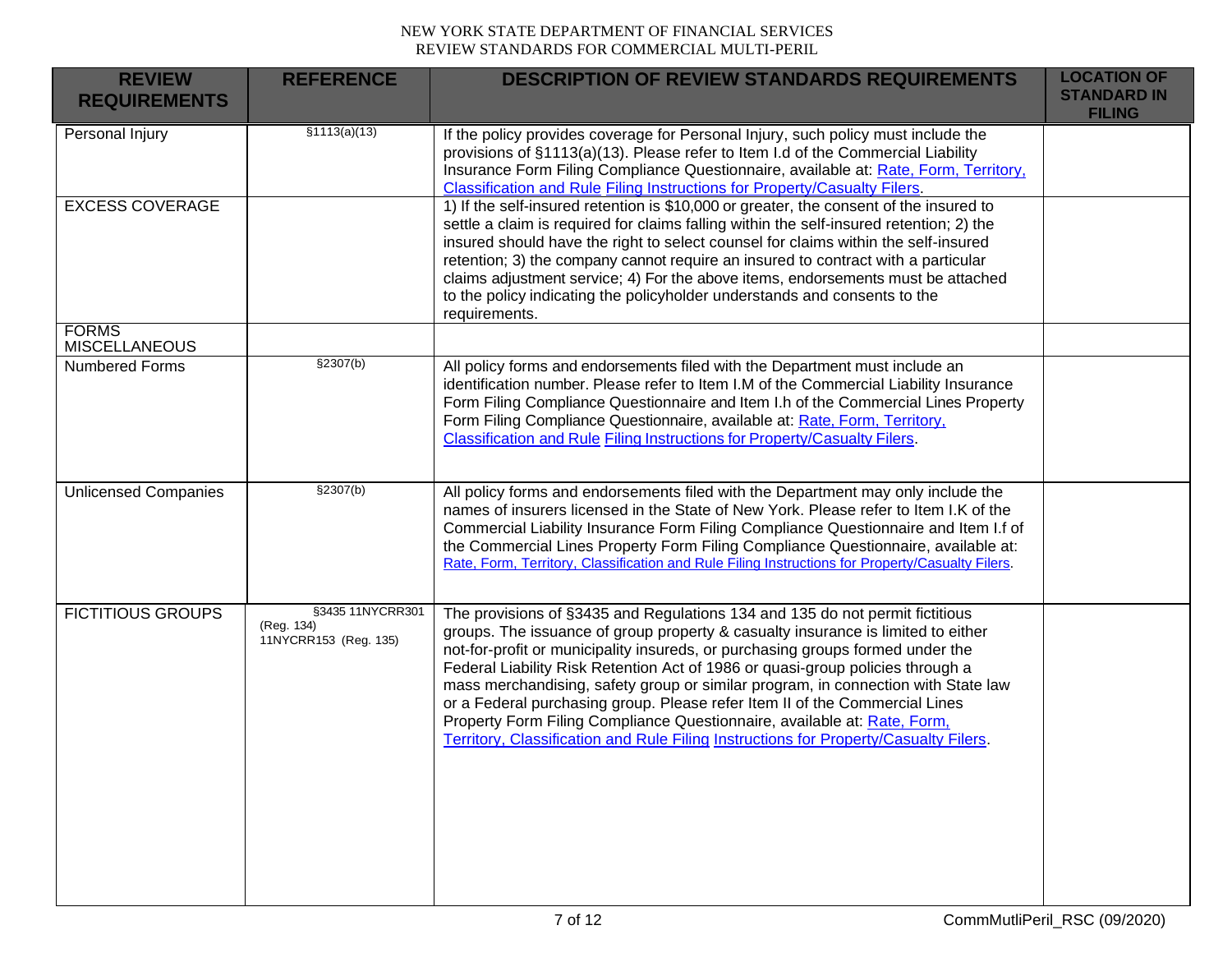| <b>REVIEW</b><br><b>REQUIREMENTS</b>               | <b>REFERENCE</b>                                       | <b>DESCRIPTION OF REVIEW STANDARDS REQUIREMENTS</b>                                                                                                                                                                                                                                                                                                                                                                                                                                                                                                                                                                                                                                                                                                                                                                                                                                                                                  | <b>LOCATION OF</b><br><b>STANDARD IN</b><br><b>FILING</b> |
|----------------------------------------------------|--------------------------------------------------------|--------------------------------------------------------------------------------------------------------------------------------------------------------------------------------------------------------------------------------------------------------------------------------------------------------------------------------------------------------------------------------------------------------------------------------------------------------------------------------------------------------------------------------------------------------------------------------------------------------------------------------------------------------------------------------------------------------------------------------------------------------------------------------------------------------------------------------------------------------------------------------------------------------------------------------------|-----------------------------------------------------------|
| <b>GROUP POLICIES</b>                              | §3435<br>11NYCRR301(Reg. 134)<br>11NYCRR153 (Reg. 135) | The provisions of §3435 and Regulations 134 and 135 do not permit fictitious<br>groups. The issuance of group property & casualty insurance is limited to either not-<br>for-profit or municipality insureds, or purchasing groups formed under the Federal<br>Liability Risk Retention Act of 1986 or quasi-group policies through a mass<br>merchandising, safety group or similar program, in connection with State law or a<br>Federal purchasing group. Group policies must comply with the provisions of<br>Regulations 134 & 135 including the following: general requirements, group policy<br>minimum standards, premium collection and payment, dividend plans and form and<br>rate filings requirements. Please refer Item II of the Commercial Lines Property Form<br>Filing Compliance Questionnaire, available at: Rate, Form, Territory, Classification<br>and Rule Filing Instructions for Property/Casualty Filers. |                                                           |
| <b>LIBERALIZATION</b><br><b>CLAUSE</b>             |                                                        | Please refer Item I.J of the Commercial Lines Property Form Filing<br>Compliance Questionnaire, available at: Rate, Form, Territory, Classification<br>and Rule Filing Instructions for Property/Casualty Filers.                                                                                                                                                                                                                                                                                                                                                                                                                                                                                                                                                                                                                                                                                                                    |                                                           |
| <b>LIMITS</b>                                      |                                                        |                                                                                                                                                                                                                                                                                                                                                                                                                                                                                                                                                                                                                                                                                                                                                                                                                                                                                                                                      |                                                           |
| <b>Policy Limits</b>                               |                                                        |                                                                                                                                                                                                                                                                                                                                                                                                                                                                                                                                                                                                                                                                                                                                                                                                                                                                                                                                      |                                                           |
| Sublimits                                          |                                                        | If there are sublimits the policy should highlight that fact, and if the policy is written on<br>a Defense Within Limit basis the sublimit cannot be less than the minimum limit<br>required for policies written on that basis.                                                                                                                                                                                                                                                                                                                                                                                                                                                                                                                                                                                                                                                                                                     |                                                           |
| <b>LOSS SETTLEMENT</b>                             | Line 150 of §3404(e)                                   | Must be paid within 60 days of proof of loss.                                                                                                                                                                                                                                                                                                                                                                                                                                                                                                                                                                                                                                                                                                                                                                                                                                                                                        |                                                           |
| <b>Action Against</b><br>Company:<br>Non-Liability | Line 157 of §3404(e)                                   | No suit or action on this policy for the recovery of any claim shall be sustainable in<br>any court of law or equity unless all the requirements of this policy shall have been<br>complied with, and unless commenced within twenty-four months next after<br>inception of the loss.                                                                                                                                                                                                                                                                                                                                                                                                                                                                                                                                                                                                                                                |                                                           |
| Action Against Company:<br>Liability               | $$3420(a)(2)$ & $$3420(b)$                             | If judgment against an insured is not satisfied within 30 days, an action can be<br>brought against an insurer. Furthermore, the judgment clause may not include the<br>requirement that judgment be "final" or obtained "after actual trial." Please refer to<br>Item I.B of the Commercial Liability Insurance Form Filing Compliance Questionnaire,<br>available at: Rate, Form, Territory, Classification and Rule Filing Instructions for<br><b>Property/Casualty Filers.</b>                                                                                                                                                                                                                                                                                                                                                                                                                                                   |                                                           |
| <b>After Market Parts</b>                          |                                                        |                                                                                                                                                                                                                                                                                                                                                                                                                                                                                                                                                                                                                                                                                                                                                                                                                                                                                                                                      |                                                           |
| Appraisal                                          | §3408                                                  | Procedure for selection of umpire on failure to agree.                                                                                                                                                                                                                                                                                                                                                                                                                                                                                                                                                                                                                                                                                                                                                                                                                                                                               |                                                           |
| Deductibles                                        | 11NYCRR 71 (Reg. 107)                                  | If deductible is applied against defense costs, policy must comply with Reg. 107.                                                                                                                                                                                                                                                                                                                                                                                                                                                                                                                                                                                                                                                                                                                                                                                                                                                    |                                                           |
| <b>Loss Valuations</b>                             |                                                        |                                                                                                                                                                                                                                                                                                                                                                                                                                                                                                                                                                                                                                                                                                                                                                                                                                                                                                                                      |                                                           |
| Notification of Claim                              | $$3420(a)(3)$ &(4)                                     | The policy must contain a provision permitting notice of claim to be given to the<br>company's agent. Furthermore, the policy must also contain a provision that late<br>notice will not invalidate a claim if it was not reasonably possible to give notice sooner,<br>and notice was given as soon as possible. Please refer to Paragraph I.B of the<br>Commercial Liability Insurance Form Filing Compliance Questionnaire, available at:<br>Rate, Form, Territory, Classification and Rule Filing Instructions for Property/Casualty Filers.                                                                                                                                                                                                                                                                                                                                                                                     |                                                           |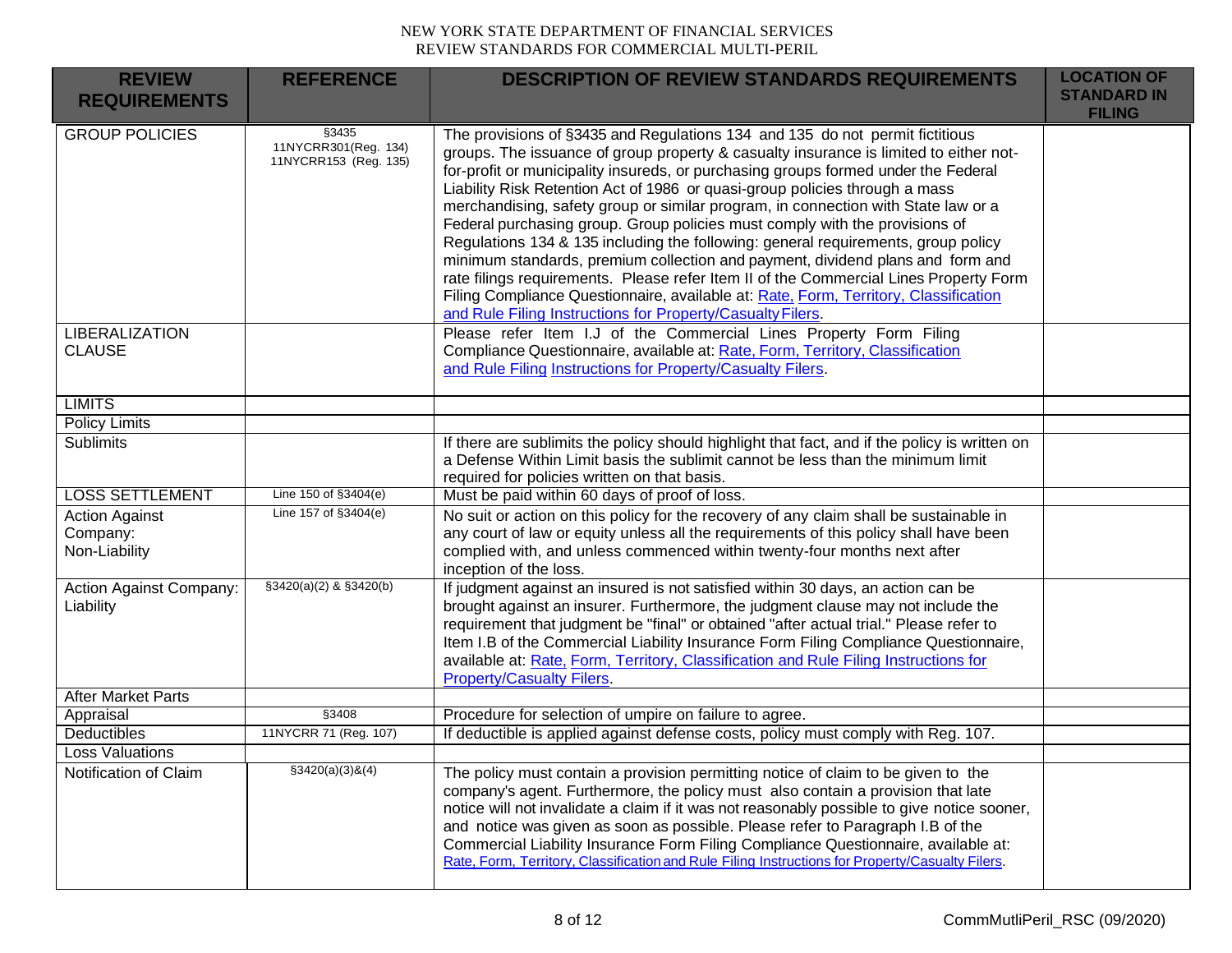| <b>REVIEW</b><br><b>REQUIREMENTS</b>                                   | <b>REFERENCE</b>                                                                                                                             | <b>DESCRIPTION OF REVIEW STANDARDS REQUIREMENTS</b>                                                                                                                                                                                                                                                                                                                                                                                                                                      | <b>LOCATION OF</b><br><b>STANDARD IN</b><br><b>FILING</b> |
|------------------------------------------------------------------------|----------------------------------------------------------------------------------------------------------------------------------------------|------------------------------------------------------------------------------------------------------------------------------------------------------------------------------------------------------------------------------------------------------------------------------------------------------------------------------------------------------------------------------------------------------------------------------------------------------------------------------------------|-----------------------------------------------------------|
| MORTGAGEE/<br><b>LIENHOLDER</b>                                        | Line 68 of §3404(e)                                                                                                                          | If loss hereunder is made payable, in whole or in part, to a designated mortgagee not<br>named herein as the insured, such interest in this policy may be cancelled by giving to<br>such mortgagee a ten days' written notice of cancellation.                                                                                                                                                                                                                                           |                                                           |
| <b>OTHER INSURANCE</b>                                                 |                                                                                                                                              |                                                                                                                                                                                                                                                                                                                                                                                                                                                                                          |                                                           |
| <b>OTHER INSURANCE:</b><br><b>Liability Portion</b>                    | §2303                                                                                                                                        | Policy provisions which indicate that in the event an occurrence is covered by more<br>than one policy issued by an insurer or its affiliates, only the highest limit of liability<br>among all policies will apply to the claim, are not permitted. Please refer to Item I.I of<br>the Commercial Liability Insurance Form Filing Compliance Questionnaire, available<br>at: Rate, Form, Territory, Classification and Rule Filing Instructions for<br><b>Property/Casualty Filers.</b> |                                                           |
| <b>OTHER INSURANCE:</b><br>Non-Liability                               | Line 25 of $§3404(e)$                                                                                                                        | The other insurance provision may not be more restrictive than that of the standard fire<br>policy provisions.                                                                                                                                                                                                                                                                                                                                                                           |                                                           |
| <b>STANDARD</b><br>PROVISIONS FOR<br>FIRE POLICY FORM<br><b>FILING</b> | §2307(b) & §3404                                                                                                                             | The Standard Fire Policy Form Filing Compliance Questionnaire contains detailed<br>information for making a fire policy filing including required policy provisions,<br>exclusions, prohibited coverages, and standard language; available at:<br>Rate, Form, Territory, Classification and Rule Filing Instructions for Property/Casualty<br>Filers.                                                                                                                                    |                                                           |
| <b>STANDARD</b><br>PROVISIONS FOR<br><b>LIABILITY PORTION</b>          | §1113, §2307, §3105,<br>§3106, & §3420<br>11 NYCRR 86 (Reg. 95)<br>11NYCRR 71 (Reg. 107)<br>11 NYCRR 72 (Reg. 110)<br>11 NYCRR 73 (Reg. 121) | The Commercial Liability Policy Form Filing Compliance Questionnaire contains<br>detailed information for making a commercial liability policy filing including required<br>policy provisions, exclusions, prohibited coverages, and standard language; available<br>at: Rate, Form, Territory, Classification and Rule Filing Instructions for<br><b>Property/Casualty Filers.</b>                                                                                                      |                                                           |
| <b>STANDARD</b><br>PROVISIONS FOR<br>NON-LIABILITY<br><b>PORTION</b>   | §2307, §3105, §3106,<br>§3404, §3407, §3407-a,<br>§3435 & Article 54 11<br>NYCRR 86 (Reg. 95)<br>11NYCRR153 (Reg. 135)                       | The Commercial Lines Property Form Filing Compliance Questionnaire contains<br>detailed information for making a commercial lines property policy filing including<br>required policy provisions, exclusions, prohibited coverages, and standard language;<br>available at:<br>Rate, Form, Territory, Classification and Rule Filing Instructions for Property/Casualty<br>Filers.                                                                                                       |                                                           |
| <b>SUBROGATION</b>                                                     | Line 162 of §3404(e)                                                                                                                         | Policy must contain a subrogation provision.                                                                                                                                                                                                                                                                                                                                                                                                                                             |                                                           |
| <b>PARTICIPATING</b><br><b>POLICIES</b>                                | §4106                                                                                                                                        | A participating policy provision is not required. However, when the provision is<br>included, the board of directors may make reasonable classifications of policies in<br>order to issue payment of dividends. Such classifications must be filed for approval<br>and be fair and not unfairly discriminatory.                                                                                                                                                                          |                                                           |
| <b>PREMIUM AUDIT</b>                                                   | 11 NYCRR161.10<br>(Reg. 129)                                                                                                                 | Audit to determine the final premium must be conducted within 180 days after<br>expiration of the policy and such audit requirement may only be waived for reasons<br>specified in the regulation.                                                                                                                                                                                                                                                                                       |                                                           |
| PRIOR ACT<br><b>COVERAGE FOR</b><br><b>OCCURRENCE</b><br><b>POLICY</b> |                                                                                                                                              | It is only permitted to be written if 1) No coverage for known claims, 2) Provided only<br>to insureds switching from claims-made policy and is not available to an insured with<br>an uninsured prior acts exposure, 3) Once purchased, must survive termination of the<br>occurrence policy.                                                                                                                                                                                           |                                                           |
| <b>VICARIOUS LIABILITY</b>                                             | CL 6 (1994)                                                                                                                                  | The Department permits coverage for claims of vicarious liability regardless of<br>whether the underlying wrong is intentional or not.                                                                                                                                                                                                                                                                                                                                                   |                                                           |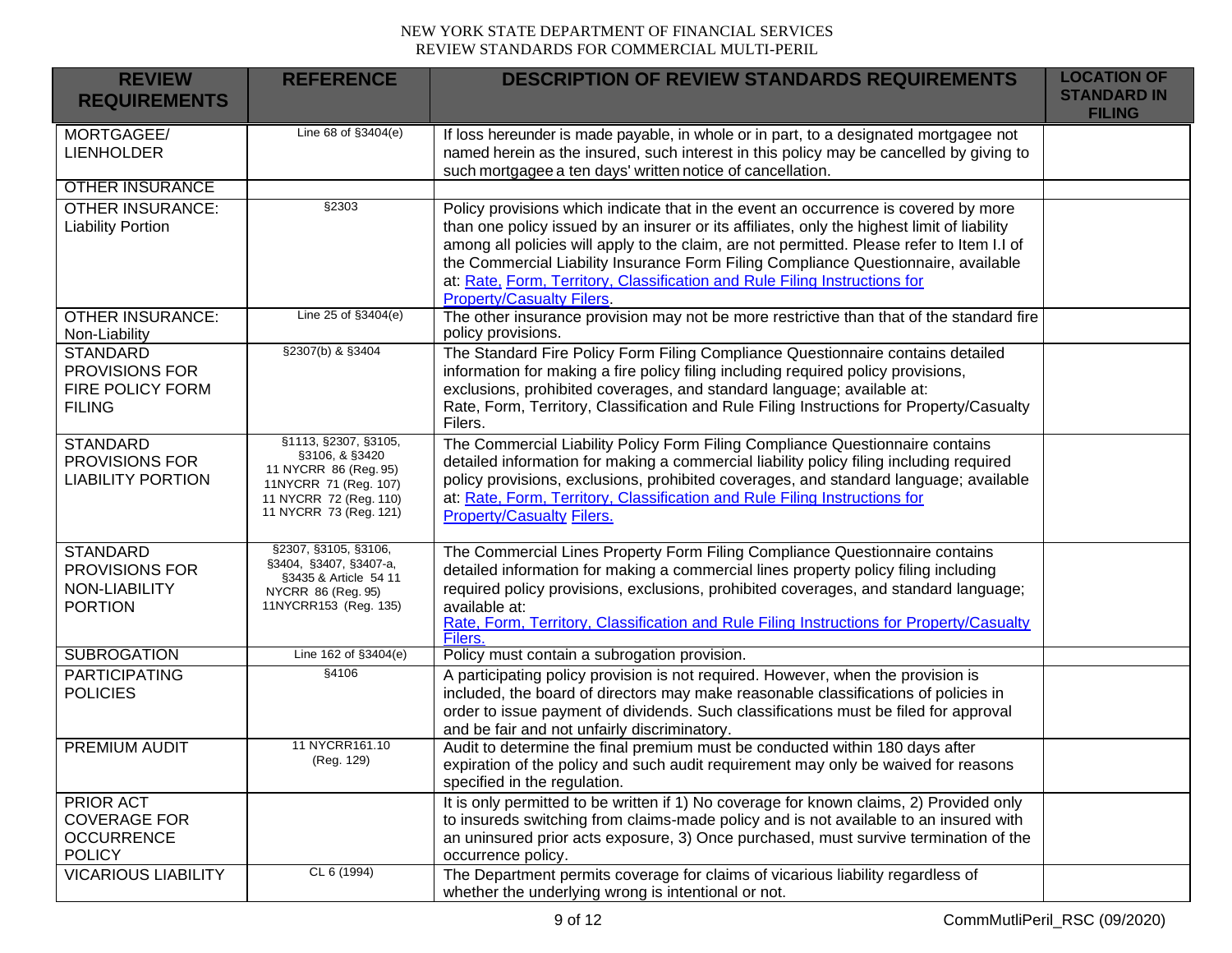| <b>REVIEW</b><br><b>REQUIREMENTS</b>                                         | <b>REFERENCE</b>                                                            | <b>DESCRIPTION OF REVIEW STANDARDS REQUIREMENTS</b>                                                                                                                                                                                                                                                                                                                                                                                                                                                                                                                                                                                                                                                                                                                                                                                                                                                                     | <b>LOCATION OF</b><br><b>STANDARD IN</b> |
|------------------------------------------------------------------------------|-----------------------------------------------------------------------------|-------------------------------------------------------------------------------------------------------------------------------------------------------------------------------------------------------------------------------------------------------------------------------------------------------------------------------------------------------------------------------------------------------------------------------------------------------------------------------------------------------------------------------------------------------------------------------------------------------------------------------------------------------------------------------------------------------------------------------------------------------------------------------------------------------------------------------------------------------------------------------------------------------------------------|------------------------------------------|
|                                                                              |                                                                             |                                                                                                                                                                                                                                                                                                                                                                                                                                                                                                                                                                                                                                                                                                                                                                                                                                                                                                                         | <b>FILING</b>                            |
| <b>VOIDANCE</b>                                                              | §3105 & §3106                                                               | May not void a policy unless the misrepresentation is material. No misrepresentation<br>shall be deemed material unless knowledge by the insurer of the facts<br>misrepresented would have led to a refusal by the insurer to make such contract.<br>Please refer to Item I.H of the Commercial Liability Insurance Form Filing<br>Compliance Questionnaire and Item I.c of the Commercial Lines Property Form Filing<br>Compliance Questionnaire, available at: Rate, Form, Territory, Classification and<br>Rule Filing Instructions for Property/Casualty Filers.                                                                                                                                                                                                                                                                                                                                                    |                                          |
| <b>WARRANTIES</b>                                                            | §3106                                                                       | A breach of warranty shall not void a policy unless the breach of warranty is material.                                                                                                                                                                                                                                                                                                                                                                                                                                                                                                                                                                                                                                                                                                                                                                                                                                 |                                          |
| <b>WORLDWIDE</b><br><b>COVERAGE</b>                                          |                                                                             | If a policy provides for a duty to defend, in provisions where the company states it<br>has no duty to defend suits brought in foreign countries, the company must state the<br>specific reasons why it does not wish to defend (i.e. if the insurer lacks the expertise<br>to defend in the foreign country, or if the insurer is not permitted by law to defend in<br>such foreign country.) In such situations, the policy must specify that the insurer must<br>reimburse the insured for the defense expenses the insured incurred.                                                                                                                                                                                                                                                                                                                                                                                |                                          |
| <b>RATES &amp; RATING</b><br><b>PLANS</b>                                    | §2304 & §2344<br>11NYCRR161 (Reg. 129)<br>Supplement No 4 to CL11<br>(1998) | All rates, rating plans, and rating rules filings must be submitted in accordance with<br>the instructions of Supplement No. 4 to Circular Letter 11 (1998) which outlines the<br>new mandatory filing procedures effective September 16, 2002. These procedures<br>contain the minimum required information that must accompany all rate, rating plan,<br>and rating rule filings. Rate filings must include appropriate supporting information<br>as outlined in the Rate Filing Sequence Checklist. Please note the relevant<br>requirements contained in Section 2304 of the New York Insurance Law. For<br>commercial lines filings subject to flex- rating under Section 2344, please also refer<br>to Regulation 129 (11 NYCRR 161). Please refer to the following web site for<br>additional information at: Rate, Form, Territory, Classification and Rule Filing<br>Instructions for Property/Casualty Filers | Form/Page/Para<br>Reference              |
| ADOPTIONS OF RATE<br><b>SERVICE</b><br>ORGANIZATIONS (RSO)<br><b>FILINGS</b> |                                                                             |                                                                                                                                                                                                                                                                                                                                                                                                                                                                                                                                                                                                                                                                                                                                                                                                                                                                                                                         |                                          |
| Me Too Filings                                                               | §2306<br>11 NYCRR 161.7<br>(Reg. 129)                                       | The insurer may discharge its rate filing obligation by giving notice that it uses rates<br>and rate information prepared by a designated rate service organization. Please refer<br>to Regulation 129 for the filing of rates and the relation and role of rates published by<br>a rate service organization and the Department's web site for additional filing<br>information at: Rate, Form, Territory, Classification and Rule Filing Instructions for<br><b>Property/Casualty Filers.</b>                                                                                                                                                                                                                                                                                                                                                                                                                         |                                          |
| <b>CONSENT-TO-RATE</b>                                                       | §2309                                                                       | The application for an excess rate is subject to prior approval. In addition, the<br>application must include the insured's reasons and the application must be signed by<br>the insured.                                                                                                                                                                                                                                                                                                                                                                                                                                                                                                                                                                                                                                                                                                                               |                                          |
| <b>CREDIT SCORING AND</b><br><b>REPORTS</b>                                  |                                                                             | The use of credit scoring and reports is limited to the initial underwriting and/or initial<br>tier placement of the risk.                                                                                                                                                                                                                                                                                                                                                                                                                                                                                                                                                                                                                                                                                                                                                                                              |                                          |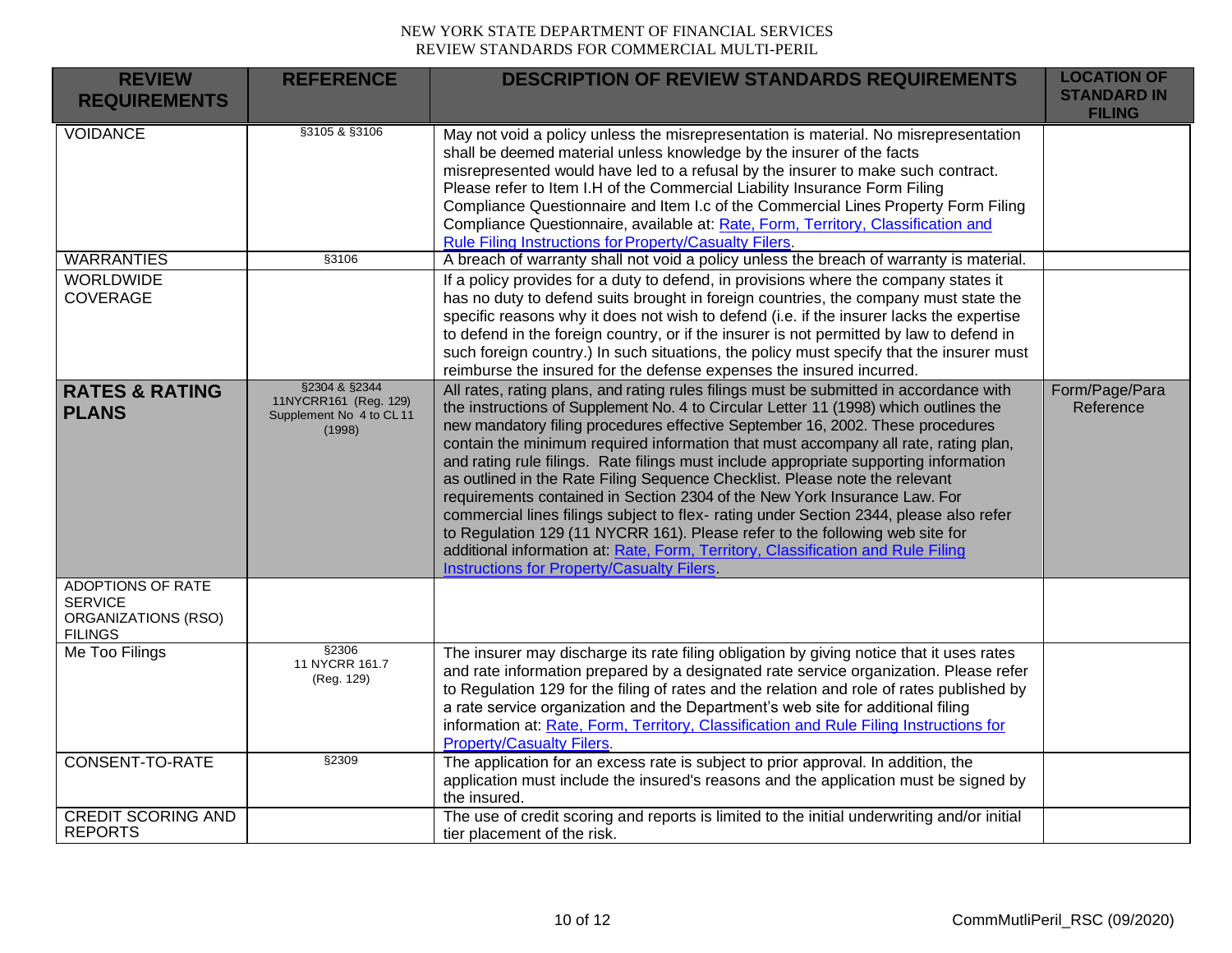| <b>REVIEW</b><br><b>REQUIREMENTS</b>                  | <b>REFERENCE</b>                                                    | <b>DESCRIPTION OF REVIEW STANDARDS REQUIREMENTS</b>                                                                                                                                                                                                                                                                                                                                                                                                                                                | <b>LOCATION OF</b><br><b>STANDARD IN</b><br><b>FILING</b> |
|-------------------------------------------------------|---------------------------------------------------------------------|----------------------------------------------------------------------------------------------------------------------------------------------------------------------------------------------------------------------------------------------------------------------------------------------------------------------------------------------------------------------------------------------------------------------------------------------------------------------------------------------------|-----------------------------------------------------------|
| <b>INDIVIDUAL RISK</b><br><b>RATING</b>               | §2305<br>11NYCRR161.12<br>(Reg. 129)                                | Individual Risk Submissions not subject to prior approval shall not filed with the<br>Department. All such information shall be retained in the insurer's individual<br>underwriting file for each policy issued for a period of five years from the date of first<br>issuance of such policy.                                                                                                                                                                                                     |                                                           |
| Prior approval                                        | CL 4 (1996)                                                         | All Individual Risk Submissions subject to prior approval form must include Form<br>129-C.doc, available at: Rate, Form, Territory, Classification and Rule Filing<br><b>Instructions for Property/Casualty Filers</b>                                                                                                                                                                                                                                                                             |                                                           |
| <b>PRICING</b>                                        | §2304 & §2344<br>11NYCRR161 (Reg. 129)<br>CL 19 (1992) & CL 4 1996) | The following web site contains the mandatory filing procedures:<br>Rate, Form, Territory, Classification and Rule Filing Instructions for Property/Casualty<br>Filers.                                                                                                                                                                                                                                                                                                                            |                                                           |
| Minimum Premium Rules                                 |                                                                     | Minimum Premium Rules- the submission should evidence the relationship between<br>the amount charged as a minimum premium and the costs associated with<br>producing the policy or coverage. Return Premium/Minimum Earned Premium<br>Rules - the submission should specify that the policy will be pro-rated or short-rated<br>due to mid-term termination of the policy. Premium may be considered fully earned<br>only for policies insuring special events that are only a few days in length. |                                                           |
| Multi Tiering                                         |                                                                     | Eligibility requirements for each tier must be submitted. The tier eligibility<br>requirements must be specific and mutually exclusive, so that no insured would be<br>eligible for more than one tier. The rate effects of the tier eligibility requirements<br>should not be duplicated in any rating plans. Justification must be provided for the<br>rate differential for each tier.                                                                                                          |                                                           |
| <b>Payment Plans</b>                                  |                                                                     | Payment plans are outside of the rating structure, and do not have to be filed with the<br>Department or included as part of the manual rates.                                                                                                                                                                                                                                                                                                                                                     |                                                           |
| <b>Renewal Discounts</b>                              |                                                                     | Renewal Discounts or credits due to the insured's longevity with the company are not<br>permitted for Commercial Liability coverage.                                                                                                                                                                                                                                                                                                                                                               |                                                           |
| Service Charges                                       |                                                                     | Late payment fees, reinstatement fees, and premium installment fees are to be<br>classified as service fees that are outside of the rating structure, and do not have to<br>be filed with the Department or included as part of the manual rates.                                                                                                                                                                                                                                                  |                                                           |
| Storm<br>Shutters/Laminated<br><b>Glass Discounts</b> | 11NYCRR160.6 (Reg. 57)                                              | Must comply with 3rd amendment to Regulation 57 for storm shutter and laminated<br>glass discount criteria.                                                                                                                                                                                                                                                                                                                                                                                        |                                                           |
| <b>RATING PLAN</b><br><b>REQUIREMENTS</b>             | \$2344<br>11NYCRR161.8 (Reg.<br>129)                                | Rating plans are subject to prior approval. Even if the insurer is adopting a rating plan<br>from a Rate Service Organization (RSO) without modification, such plan is subject<br>to the prior approval requirements.                                                                                                                                                                                                                                                                              |                                                           |
| <b>Composite Rating</b>                               |                                                                     | For rating plan rules and standards, please refer to Regulation 129 and item RP-1<br>and RP-2 of the Rate Filing Sequence Checklist, available at: Rate, Form,<br>Territory, Classification and Rule Filing Instructions for Property/Casualty Filers.                                                                                                                                                                                                                                             |                                                           |
| <b>Expense Reduction Plan</b>                         |                                                                     | For rating plan rules and standards, please refer to Regulation 129 and item RP-1<br>and RP-2 of the Rate Filing Sequence Checklist, available at: Rate, Form,<br>Territory, Classification and Rule Filing Instructions for Property/Casualty Filers.                                                                                                                                                                                                                                             |                                                           |
| <b>Experience Rating</b>                              |                                                                     | For rating plan rules and standards, please refer to Regulation 129 and item RP-1, RP-<br>2, ERP-1, ERP-2 and ERP-3 of the Rate Filing Sequence Checklist, available at: Rate,<br>Form, Territory, Classification and Rule Filing Instructions for Property/Casualty Filers.                                                                                                                                                                                                                       |                                                           |